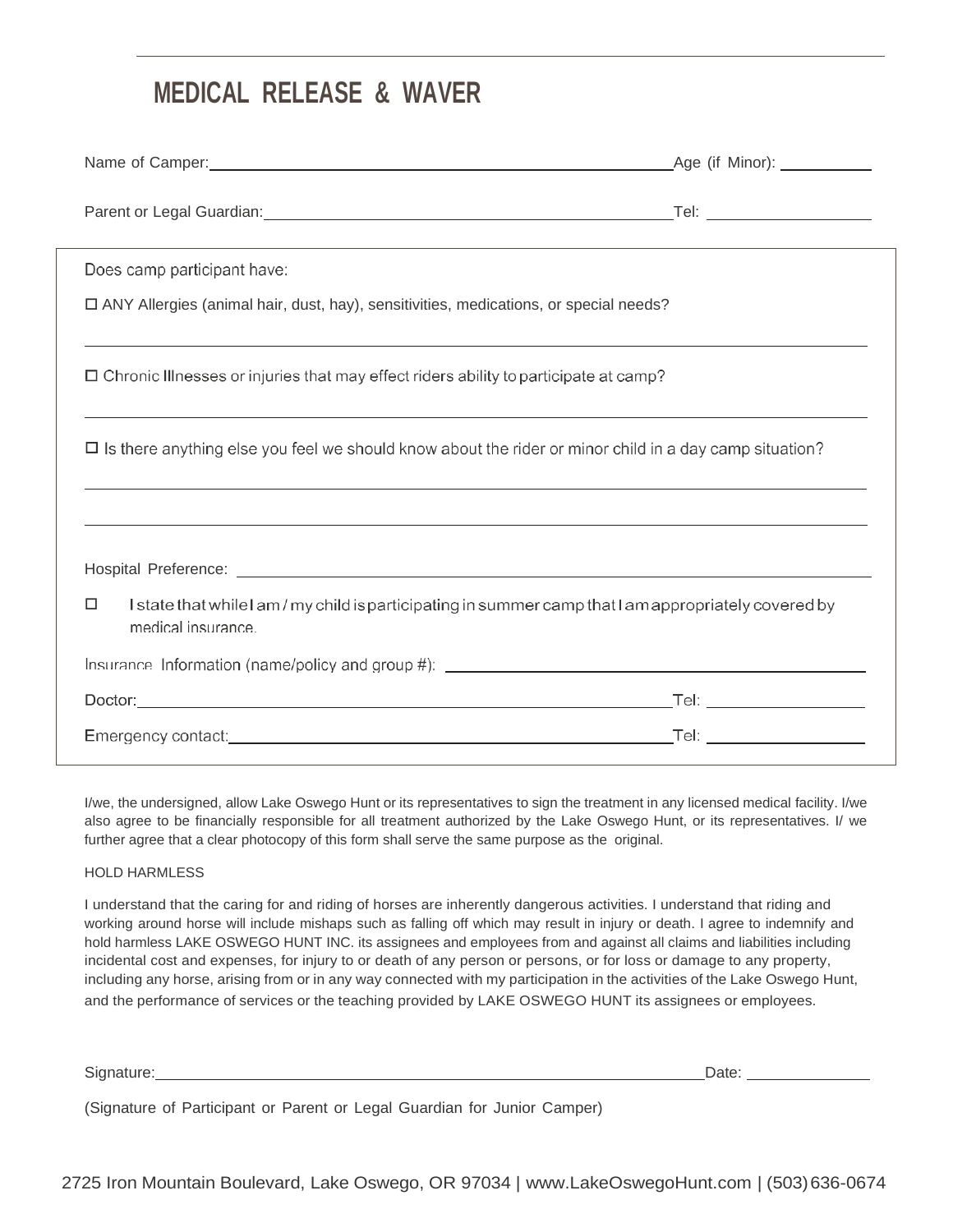# **LIABILITY WAVER AND RELEASE AGREEMENT**

| Name of Participant: |                                                                         |                        | Camp Date: Camp Date: |
|----------------------|-------------------------------------------------------------------------|------------------------|-----------------------|
| $\Box$ LOH Member    | I am a (please check one of the following):<br>□ Riding Academy Student | □ Non-member or Camper |                       |

#### **RELEASE OF PHOTOGRAPHIC AND VIDEO IMAGE**

I hereby give permission to Lake Oswego Hunt, Inc. and those acting with its authority the unrestricted right and permission to use, publish and republish any photographic or video images of me and/or my child and/ or my horse for promotional and marketing purposes of the Lake Oswego Hunt. I also permit the use of any printed material in connection therewith and relinquish any right to review or restrict its use or publication.

Signature: Date: Date: Date: Date: Date: Date: Date: Date: Date: Date: Date: Date: Date: Date: Date: Date: Date: Date: Date: Date: Date: Date: Date: Date: Date: Date: Date: Date: Date: Date: Date: Date: Date: Date: Date: D

(Signature of Participant or Parent or Legal Guardian for Junior Camper)

#### FOR ALL RIDING ACADEMY STUDENTS AND EQUESTRIAN CAMP ATTENDEES

I hereby apply for permission to ride horses and/or engage in equine activities on the property of Lake Oswego Hunt ("LOH"). As a condition of such permission, I hereby represent and agree to LOH as follows:

- 1. I am aware that horseback riding is a dangerous activity that could result in serious injury or death.
- 2. I understand that horses are unpredictable and potentially dangerous.
- 3. I agree to assume all risk associated with horseback riding or other equine activities and will absolve and release LOH from any liability for injury to me, my horse, or my property.
- 4. I have been offered by LOH the use of protective head gear and, if I am under age 18, or if I am jumping, I will at all times use protective head gear.
- 5. I agree to pay any losses incurred by and to indemnify LOH for damage to the person or property of others caused by me while horseback riding or performing other equine activities while at LOH.
- 6. I am / am not (circle one) at least 18 years of age.

IAGREE TO THE PROVISIONS ABOVE AND HAVEREAD AND UNDERSTAND AND AGREETO ALL OFTHE FOLLOWING GENERAL TERMS AND CONDITIONS PROVIDED.

Signature: Date Date Development of the Contract of the Date Date Date Development of the Date Date Date Development of the Date Date Development of the Date Development of the Date Development of the Date Development of t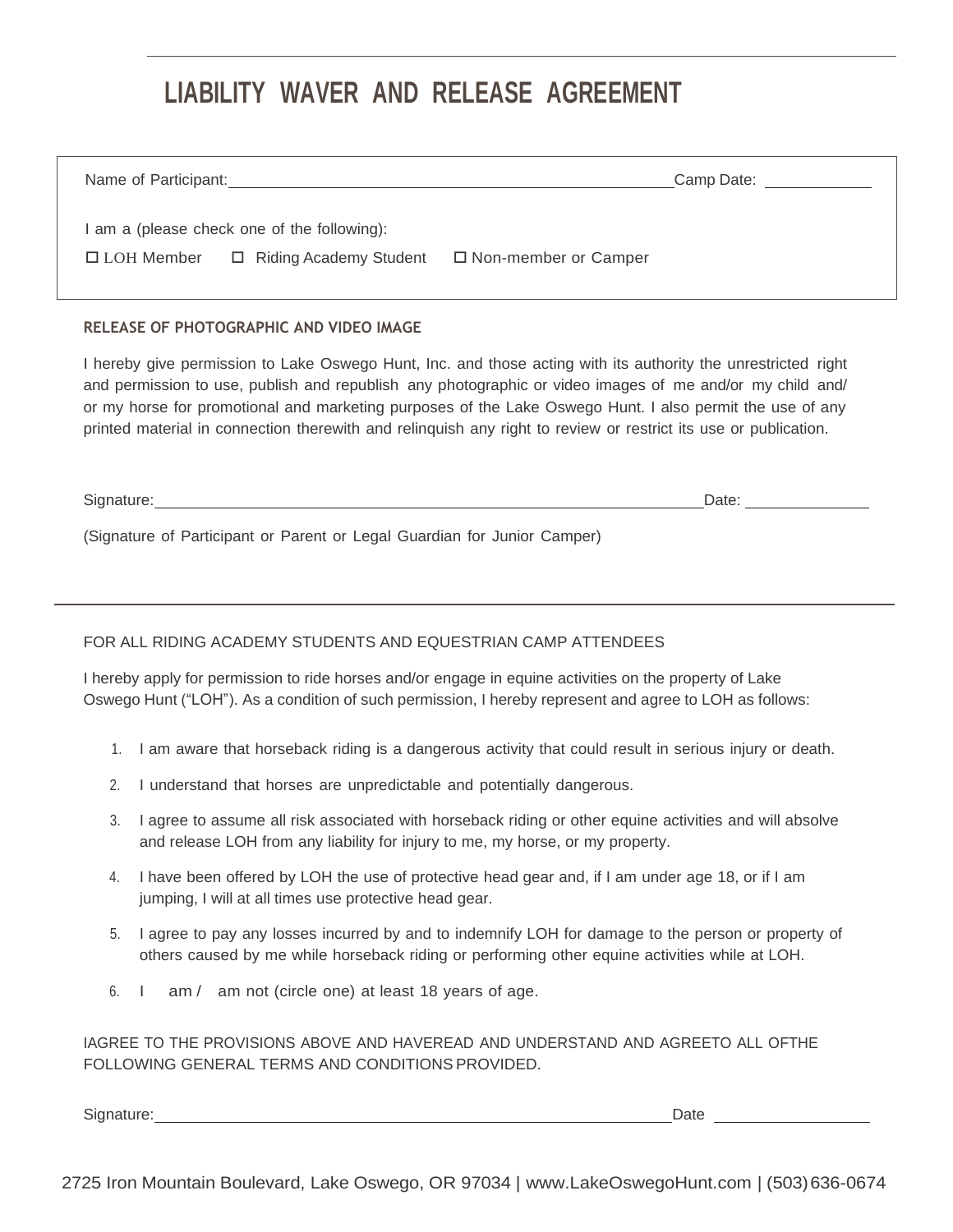IF THE PARTICIPANT IS A MINOR, A PARENT, GUARDIAN OR AUTHORIZED ADULT MUST SIGN BELOW:

I am the parent or legal guardian of the person named above ("Participant"). I have read and understand all of the terms of this agreement, including the General Terms and Conditions printed on the back side of this form. To induce LOH to allow Participant to ride horses on LOH property, I agree on behalf of Participant to be bound by these terms. If Participant fails to comply with the terms of this agreement or claims not to be bound by the terms of this agreement by reason of minority status or otherwise, I understand that Participant and I may be asked to leave the LOH property and I further agree to release, indemnify and hold harmless LOH, their members, instructors, employees, agents, attorneys, successors or assigns from any and all liability or losses resulting from any suit against LOH by Participant or third party, or otherwise resulting from a breach of this agreement.

IAGREE TO THE PROVISIONS ABOVE AND HAVEREAD AND UNDERSTAND AND AGREETO ALL OFTHE FOLLOWING GENERAL TERMS AND CONDITIONS PROVIDED.

Signature: Date:

(Signature of Parent or Legal Guardian for Junior rider)

#### **GENERAL TERMS AND CONDITIONS**

The following general terms and conditions apply to the activities described on this form:

- 1. **Exercise of Care.** I promise to exercise the highest standard of care in being watchful and alert for potential dangers to myself, the horse and equipment, other persons, and the property of others, so that no injuries or losses shall occur. I also promise to exert every effort to control the horse which I may be riding or which I rented, as well as other horses in my presence so that no bodily injury or property damage is inflicted upon others.
- 2. **Head Gear.** I acknowledge that the LOH has advised me that while mounting, riding, dismounting and otherwise being around horses, I should wear a SEI certified ASTM standard equestrian helmet. I understand that the wearing of such head gear while mounting, riding, dismounting and otherwise being around horses may prevent or reduce the severity of some of the wearer's head injuries and possibly prevent the wearer's death as a result of a fall or other occurrences. If the headgear has been obtained from LOH, I acknowledge that it may not be of a perfect fit and that I will be solely responsible for securing the helmet at all times. If I am under the age of 18 or engaged in jumping of any kind, I agree to wear such headgear at all times while riding or being around horses on LOH property.
- 3. **Natural Conditions.** I am aware that weather conditions, water, wild and domestic animals, insects, reptiles, or objects which may walk, run or fly near, or bite or sting a horse, and the existence of potential hazards in the natural terrain or man-made objects may scare a horse, cause it to fall, or cause it to react in an unsafe and unpredictable manner. I hereby assume all risk of injury to myself or my property as a result of such actions by the horse regardless of the cause.
- 4. **Safety Precautions.** I agree to observe all necessary safety precautions while mounting, riding, dismounting or being around horses including, but not limited to, common sense and rules posted on the premises of LOH. Without limiting the foregoing, such precautions include not carrying loose items which may fall, blow away, flap in the wind, bounce or make sharp noises and making sure that items such as saddle girths, which may loosen during a ride, are appropriately tightened at all times. I will obey all LOH rules.